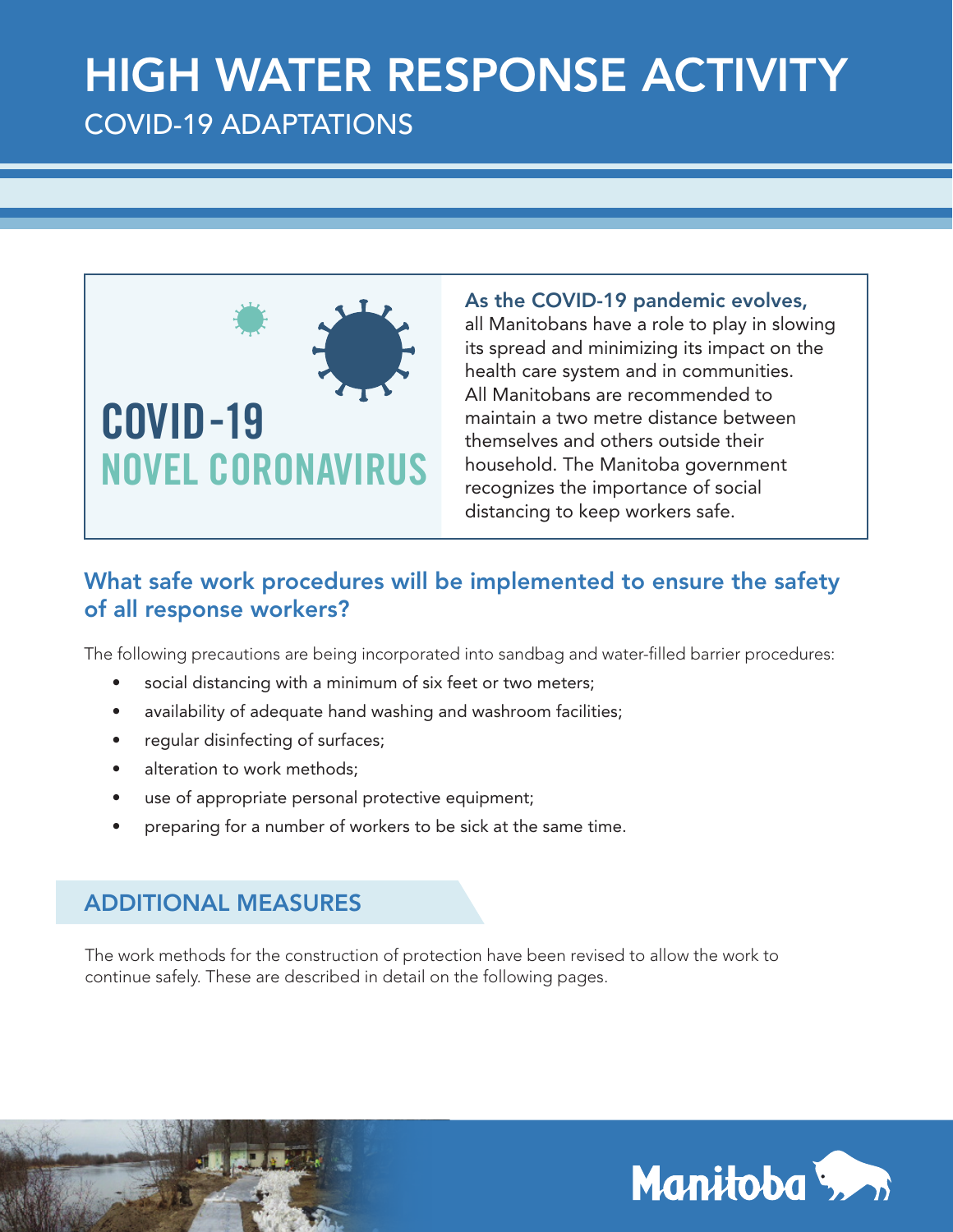# Building a Sandbag Dike

## OPTION ONE

### SMALL DIKE *Using a 2-person team*

#### Process:

- While maintaining separation, workers will roll out the poly and stake in place
- Each worker will load pre-filled sandbags in a wheelbarrow, transport sandbags to work area, and place them

#### Options:

- Individual workers will maintain separation by being at alternate locations in the process
	- One worker will be placing sandbags while the other worker is loading their wheelbarrow
	- This will keep distance between both staff
- Alternately, consider using a compact tractor/ skid steer/compact track loader to aid in the transportation of sandbags to the dike. This is subject to space and access restrictions
- The dike is constructed continuously from left to right (or vice versa), while ensuring a minimum of 2 m spacing between individual workers.

#### Result:

• This method would have the operator isolated in vehicle cab and would also minimize common surface contamination (wheelbarrow); reduce person-to-person contact and physical workload of personnel; and increase social distancing.



### IMPORTANT

Dike construction must be continuous, with all workers starting at one end and finishing at the other. This creates a continuous structure with maximum strength.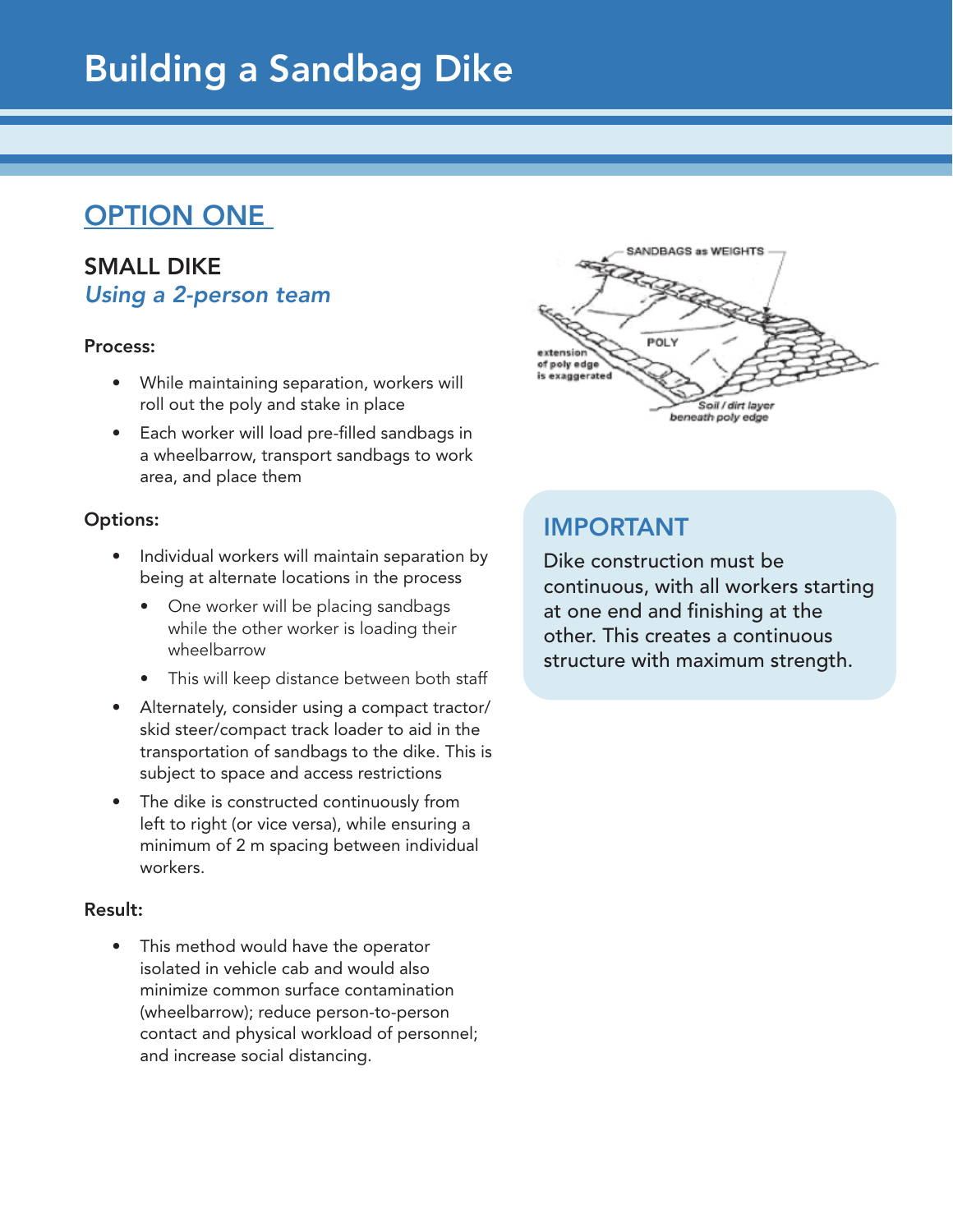# Building a Sandbag Dike

## OPTION TWO

LARGE DIKE *Using a multi-person team (carousel)*

#### Process:

- One worker will roll out poly
- A second worker will then stake the poly in place 3 – 4 m behind the first worker
- The remainder of workers will space themselves out at 3 – 4 m apart in a circle formation



#### Options:

- Worker will take a sandbag from a stockpile and proceed to dike area along the circular path and place the sandbag at the dike. They will move to the right or left about 3 – 4 m following the circle and ultimately returning to stockpile while maintaining space between workers. Workers will continue to move the line and sandbags along to complete the dike in a 'carousel' fashion.
- Alternately, consider using a compact tractor/skid steer/compact track loader to aid in the transportation of bags to the dike. This is subject to space and access restrictions.
- The dike is constructed continuously from left to right (or vice versa), while ensuring a minimum of 2 m spacing between individual workers.

#### Result:

• This method would provide optimal social distancing - operator isolated in vehicle cab and reduction of person-to-person contact increases social distancing and reduces physical workload of personnel.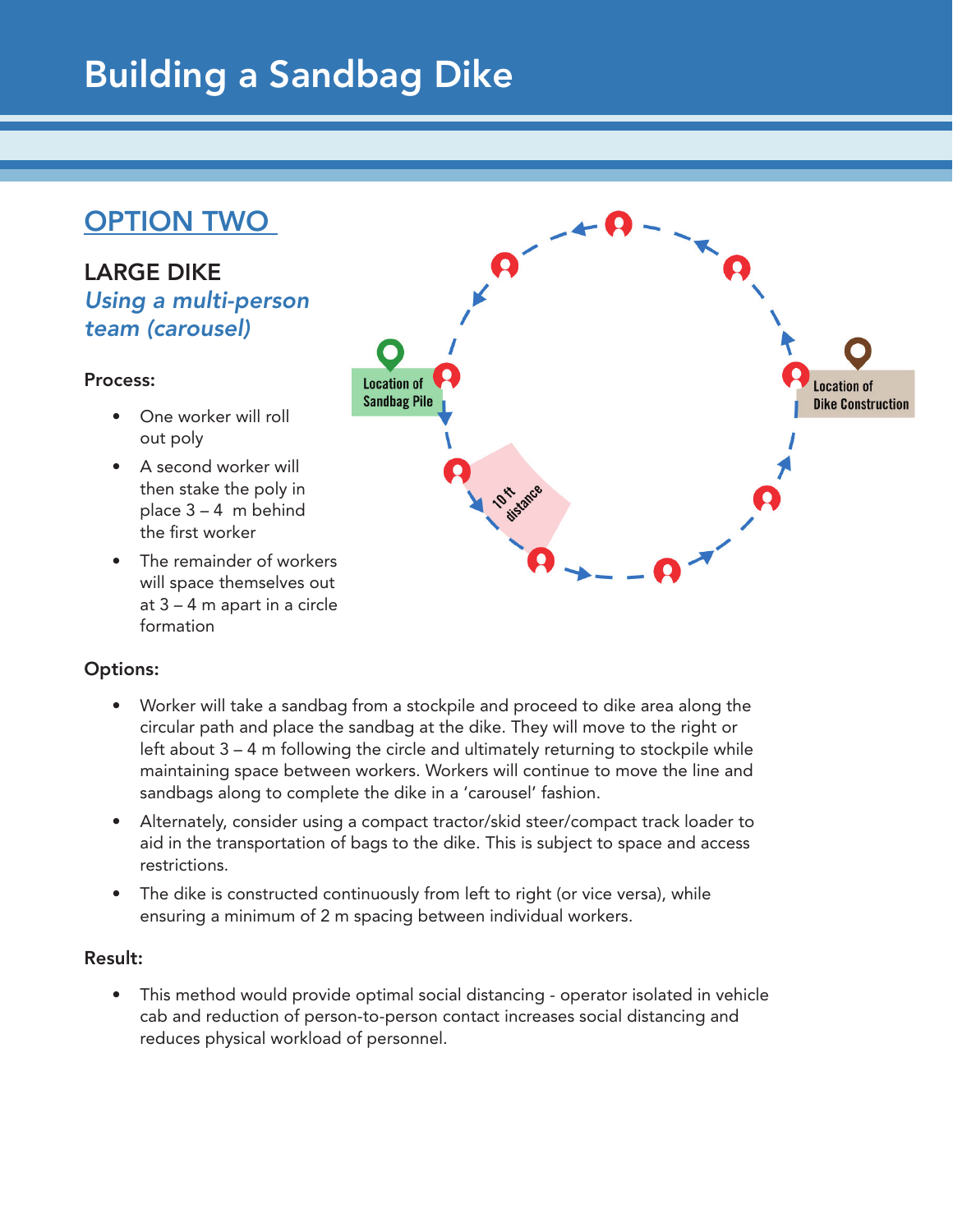# Sandbag Production

## CITY OF WINNIPEG EXAMPLE

#### Process:

The Manitoba government will adopt the City of Winnipeg sandbag production process. For the production of sandbags, only 6 of the 12 available chutes on the sandbag machine will be in use.

The process for filling of bags is as follows:

- 1. Person moves to Position A and takes an empty sandbag
- 2. Person moves to Position B and fills sandbag from the chute
- 3. Person moves to Position C and ties sandbag
- 4. Person moves to Position D and drops sandbag into loader bucket
- 5. Person moves to Position A and re-starts circuit

There will be 4 to 5 workers performing this circuit at each chute while maintaining appropriate social distancing.



*Image courtesy of City of Winnipeg*